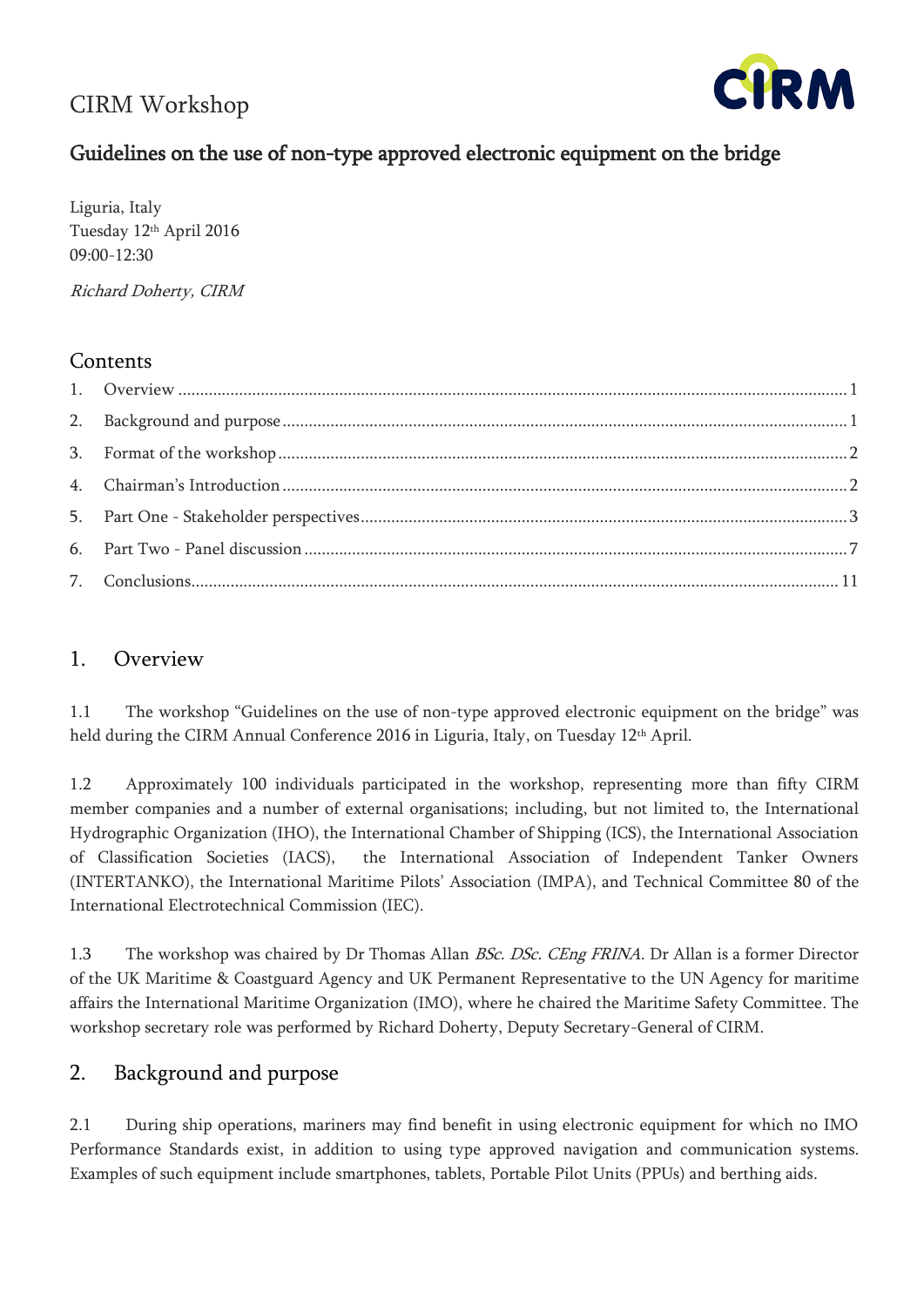2.2 There are generic SOLAS requirements related to the use of such equipment, but previous discussions within CIRM (including the panel discussion during the CIRM Annual Conference 2015) have indicated that those requirements may not be universally understood, or uniformly enforced. Furthermore, the extent to which such equipment may be used on the bridge in support of operations seems unclear, and may not be adequately addressed by the current requirements.

2.3 The CIRM Technical Steering Committee has suggested that industry could benefit from the development of clear guidelines governing the use of non-type approved equipment on the bridge, particularly when we consider that there are e-navigation products and services in development that will likely provide value-added information that is not available in the equipment covered by SOLAS

2.4 The purpose of the workshop was therefore to consider the use of non-type approved electronic equipment in depth, taking into account the views of a range of stakeholders, and ultimately to determine if there is a need for CIRM develop guidelines on the use of such equipment and, if so, to consider the content of the guidelines.

# <span id="page-1-0"></span>3. Format of the workshop

3.1 The workshop comprised two separate parts:

- .1 During Part One, four speakers each gave a presentation outlining their views on the use of nontype approved electronic equipment on the bridge. These speakers represented some of the different stakeholders involved; namely, the equipment manufacturer, the shipping company, the Flag State administration, and the Protection & Indemnity (P&I) insurer.
- .2 Part Two was devoted to a 1.5-hour panel discussion, during which the four speakers from the previous session formed a panel under the moderation of the workshop Chairman, for further discussion of the matters under consideration at the workshop.

## <span id="page-1-1"></span>4. Chairman's Introduction

4.1 The Chairman opened the workshop at 09:00 and welcomed the attendees, encouraging their participation in the discussion. He identified a number of specific aspects that would be considered, including:

- The sorts of non-type approved electronic equipment that might be used on board, and what the benefits are for users;
- The existing requirements covering the use of such equipment, the interpretation of those requirements, and where the gaps might be;
- How use of such equipment is handled in other industries;
- If there are gaps in the current rules, whether there is a need for guidelines to be developed;
- If there is a need for guidelines, what should the scope and content of the guidelines be.

4.2 The Chairman explained that the true value of this workshop was in the discussion. It appears that there is a lack of clarity over this topic both inside and outside of CIRM, and the workshop had been arranged in order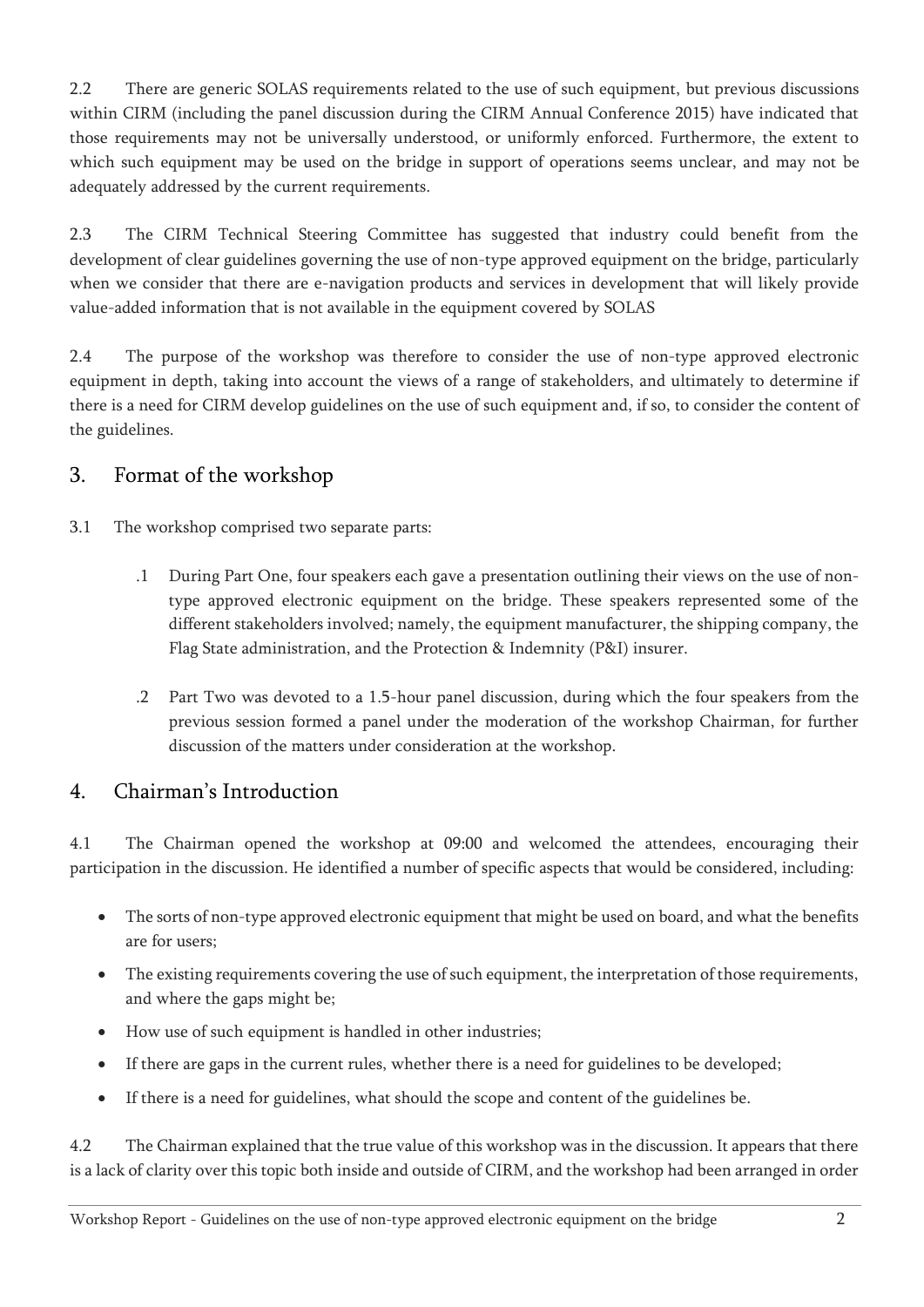that we might tackle the subject in depth. The Chairman noted that if the workshop concluded that the existing requirements were sufficient and there was no need for the development of additional guidelines, then that would be a valid conclusion.

# <span id="page-2-0"></span>5. Part One - Stakeholder perspectives

5.1 During this session four speakers, representing different stakeholders, each gave a presentation outlining their view on the use of non-type approved electronic equipment on the bridge.

### Manufacturer's perspective

Anders Rydlinger, Product Director Navigation (Transas Marine Ltd.)

5.2 This presentation, on behalf of a leading manufacturer of electronic navigation equipment, began by considering "where we are today", looking at technology trends (increasingly connected ships, Internet of Things, big data, mobile apps, etc.), customer needs and trends (moving from paper-based to electronic systems, increased automation, reduction of workload, etc.), and risk aspects (safety of navigation, cyber security, etc.). It was asked - how can manufacturers utilize new technologies to build new products and services meeting customer needs in a new way?

5.3 Consideration was given to the regulatory regime in place today covering the products and data needed for safe navigation, including SOLAS, IMO Performance Standards, IEC test standards, Type Approval, Class requirements, Flag and Port State requirements, and Operational requirements. The "pros" and "cons" of this regime were also considered – whilst ensuring safety and standardization, the regime also adds time and cost to development, and may reduce flexibility and/or clarity.

5.4 With respect to the **move from paper-based to electronic systems**, reference was made to development of Maritime Service Portfolios (MSPs) within IMO and the development of data products based on the IHO's S-100 model. With respect to machine-to-machine information sharing, reference was made to those type approved systems complying with SOLAS (e.g. Radar/ARPA for anti-collision, ECDIS for voyage planning/route monitoring/anti-grounding) and those that follow industry standards but are not type approved (e.g. e-Navigation displays/tablets for displaying e-Nav data not available in type approved systems). A distinction was made between "mission critical" information related to safety (which should only be available in type approved systems) and "non-mission critical" information not related to safety (which could be available in non-type approved systems).

5.5 Regarding the use of non-type approved equipment on today's ships, it was remarked that this practice does occur and that typically it involves stand-alone systems. It was asked if integrating/interconnecting such equipment with other systems (in a safe way) could bring extra benefits, in respect of better sharing of data and information.

5.6 The presenter also considered what we can learn from other industries, noting that, for example, when leaving port a ship's master still uses paper-based checklists, whereas prior to take-off the captain of an airliner completes the necessary procedures on a tablet, connected to the LAN, and uploads the information directly into the plane's navigation systems.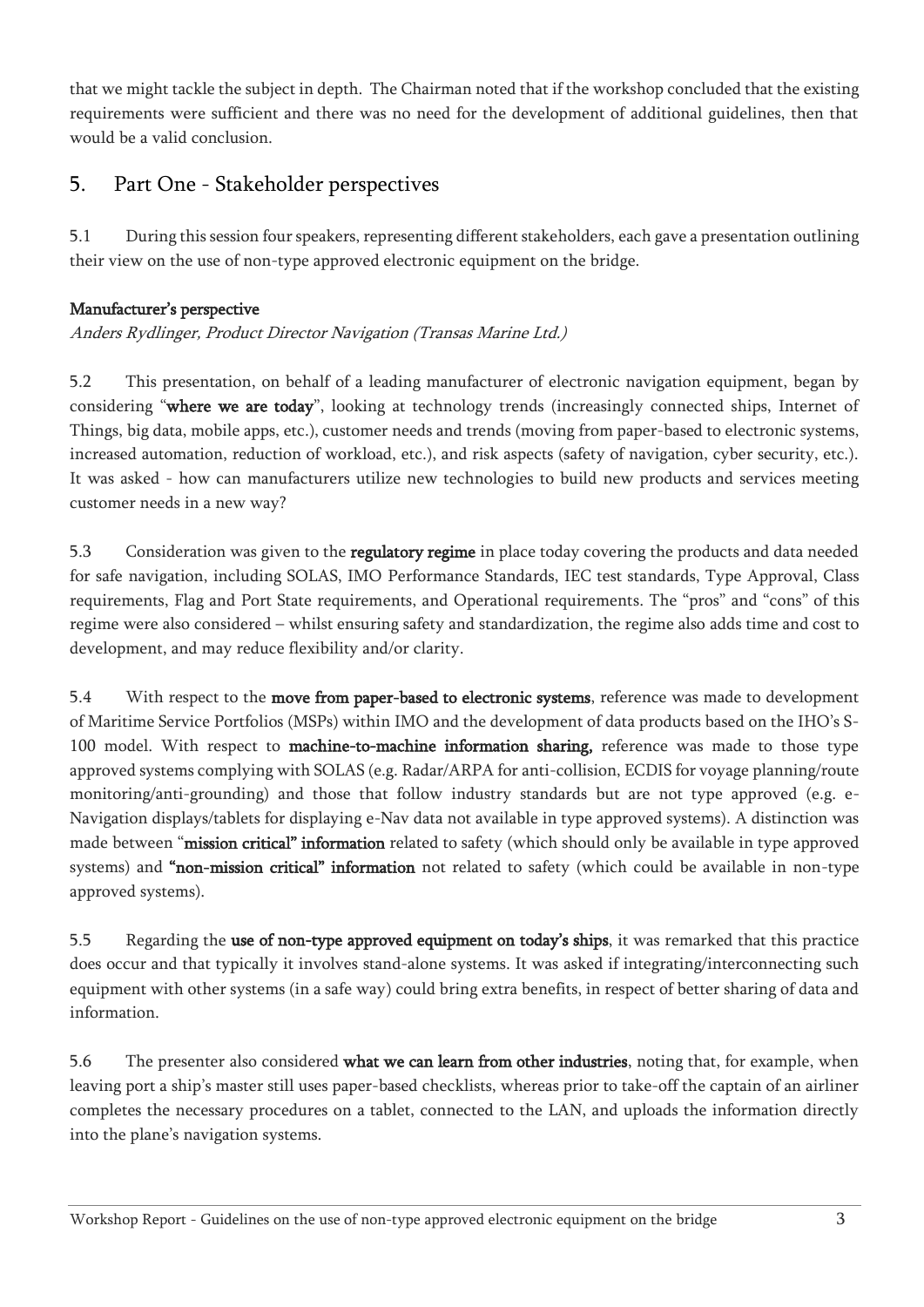5.7 In considering the "way forward", it was suggested users would benefit if manufacturers could utilize new technologies to bring new solutions to market in a short amount of time and to low cost, particularly if new systems were easy to update; but that the current regime of rules and regulations may impose barriers on this model of rapid development. The presenter concluded by asking the workshop if we need to review the certification process, how we might design an open but safe on-board architecture, and ultimately if we need to develop guidelines.

#### Shipowner's / Operator's perspective

John Murray, Marine Director (International Chamber of Shipping)

5.8 This presentation by the International Chamber of Shipping (ICS), the principal international trade association for the shipping industry representing shipowners and operators in all sectors and trades, began with a statement that ICS members consider that equipment carried for use on board which has safety/environmental protection functions must be type approved, while recognising that portable electronic equipment may be useful in fulfilling certain tasks performed on the bridge, providing complementary information to that provided by the mandatory approved equipment.

5.9 The ICS position recognises that information (safety-critical, important, supporting) may be difficult to ring fence in all systems and on all ships and that as much as it is important to address the need for separation between types of information, noting that the management of this requirement needs to be considered holistically. Fundamentally we must avoid the situation where we have non-type approved equipment on the ship using non-type approved data; approval of some form is essential.

5.10 Regarding the use of non-type approved equipment on today's ships, it was recognised that this does occur, with reference to Commercial off the Shelf (COTS) desktop computers (for nautical publications, nav planning, etc.), Portable Pilot Units (PPUs), berthing aids, etc. Apps on iPads are commonly used, yet ICS members have not reported any problems as a result of such usage. PPU usage is a concern; these devices provide decision-making information but are not type approved.

5.11 ICS believe the existing rules are clear, with reference to SOLAS Regulations V/19 & 20 (mandatory equipment), V/18.7 (additional equipment), V/17.3 (electromagnetic compatibility), I/5 & V/3 (exemption), the ISM Code, and Flag State rules. SOLAS does not prevent carriage of non-approved equipment; it should just not compromise the functionality of SOLAS-approved systems. The extent to which equipment can be used is up to the Flag. ICS do not see gaps in the rules, but rather opportunities for guidance; perhaps guidelines could clarify the difference between the "static/fixed/non-critical" information that may be made available in non-type approved systems, and the "dynamic/critical" information that must only be available in type approved systems.

5.12 With regard to e-navigation, type approved systems will have priority in supporting harmonised dynamic and interactive services, whilst there will be opportunities for non-type approved equipment in the presentation of static and fixed information/services. Some of the proposed MSPs, such as meteorological services and nautical publications, will likely be assisted through additional methods of display. The concept of an "Electronic Folio for Ships" was considered – a repository of electronic documentation to replace existing paper-based documents. Consideration was given to the associated risks - factoring in COTS products, application quality and integrity, inappropriate use, and integration and connectivity – and a need for safeguards was expressed, with reference to those in place in the aviation industry.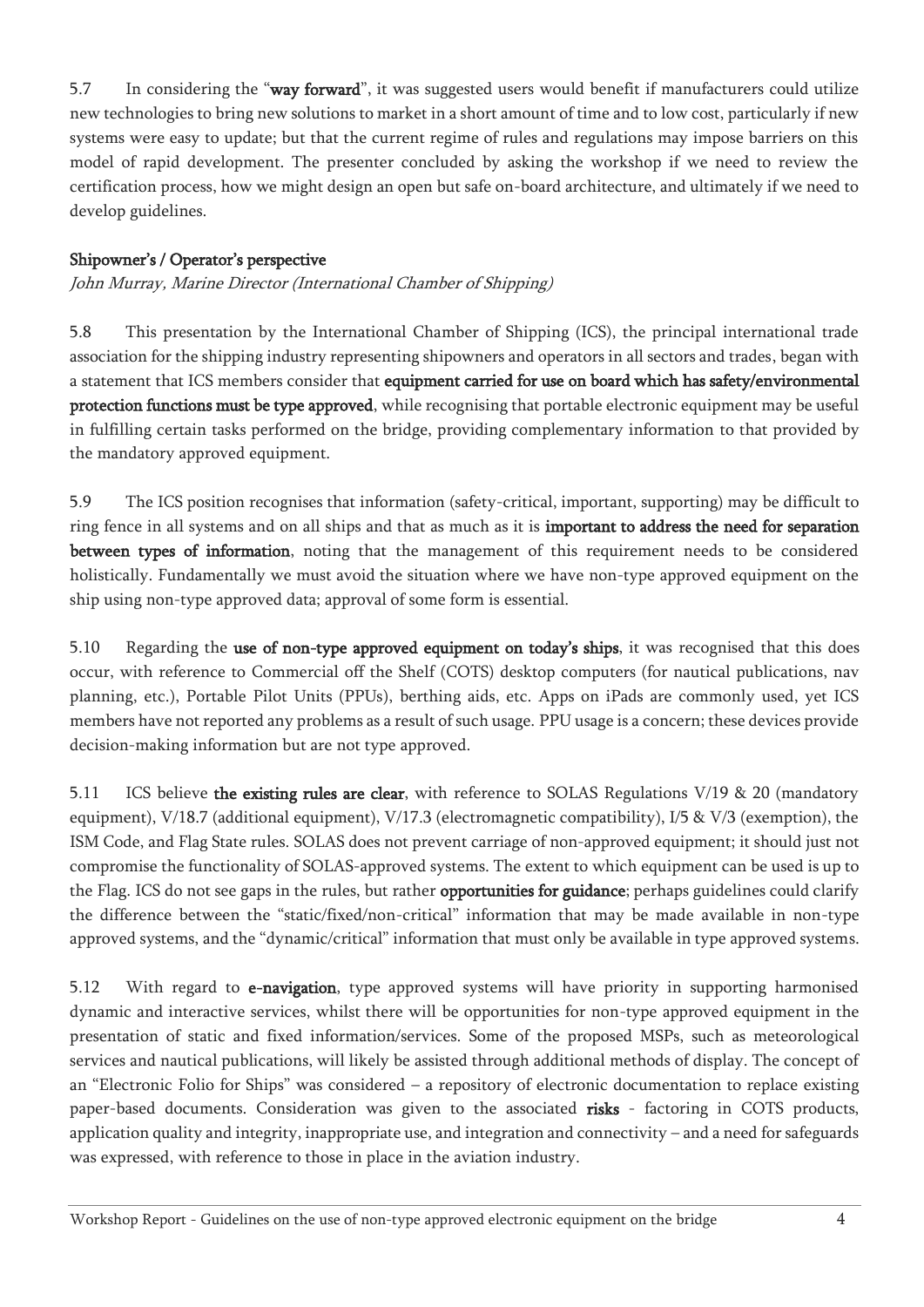5.13 Regarding what the proposed guidelines would cover, a concept map was presented, suggesting a range of factors that could be addressed in the guidelines. It was stated that ICS would see guidelines as an interim measure, providing temporary guidance in the current regulatory environment until a longer-term solution could be implemented.

5.14 In conclusion ICS reiterated that non-type approved equipment is in use on board; that the existing regulations are clear; that there must be a distinction between critical and non-critical information; that enavigation presents opportunities for use of non-type approved equipment; and that guidelines could be useful as an interim measure. Finally, ICS believe it is critical that a market is not created for sub-standard equipment.

### Administration's perspective

Ringo Lakeman, Senior Policy Advisor (Netherlands Ministry of Infrastructure and the Environment)

5.15 Representing the Netherlands Flag State administration, Mr Lakeman began by referencing the existing legislation that is in place to regulate the use of non-type approved equipment, noting that the 2002 amendments to SOLAS Chapter V introduced flexibility and paved the way for new technologies but perhaps introduced some challenges for implementation, relating to ambiguity and interpretation. Relevant clauses of SOLAS V include 15.2, 15.3, 15.7, 17 on electromagnetic compatibility (EMC) for all electronic equipment on or in vicinity of the bridge, 18.6, and 18.7. Regarding regulation V/17, it was commented that technically this means that all electronic equipment on the bridge must be EMC tested – so where do we draw the line (e.g. coffee machine)?

5.16 Categories of shipboard equipment were presented – Type approved equipment to fulfil IMO carriage requirements conforming to IMO performance standards; Non-type approved equipment performing essential functions for which there are no performance standards (e.g. computers running stability programs); and Nontype approved equipment performing functions for which performance standards do exist but for which the manufacturer has no interest in applying for type approval (e.g. specialist echosounders).

5.17 Consideration was given to user needs. The OOW/Pilot faces an increase in the number and complexity of tasks, and has a resulting need for better efficiency and convenient/continuous access to essential information.

5.18 What types of non-type approved equipment do Flag States encounter onboard? Examples include specialist echosounders on dredgers, smartphones/tablets for private use (not normally used for navigation), tablets with apps for IMDG requirements, QR code scanners on inspectors' smartphones, COTS PCs/laptops for nautical publications or stability programs, fishfinders and VMS on fishing vessels.

5.19 How do Flag states deal with this equipment? It must be EMC tested (i.e. IEC 60945), any interfaces must conform to IEC 61162 series, equipment must have redundancy, document control procedures must be in place and licenses must be valid, data must be protected and secure, power supply arrangements must be sufficient, and training/familiarization procedures must be in place.

5.20 In relation to the available practical instruments, there are many are in place. Reference was made to MSC.1/Circ.891, MSC.1/Circ.982, MSC.1/Circ.1091, MSC-MEPC.2/Circ.2, IACS Recommendation No.95, and Flag State instructions (issued by MCA, AMSA, etc.).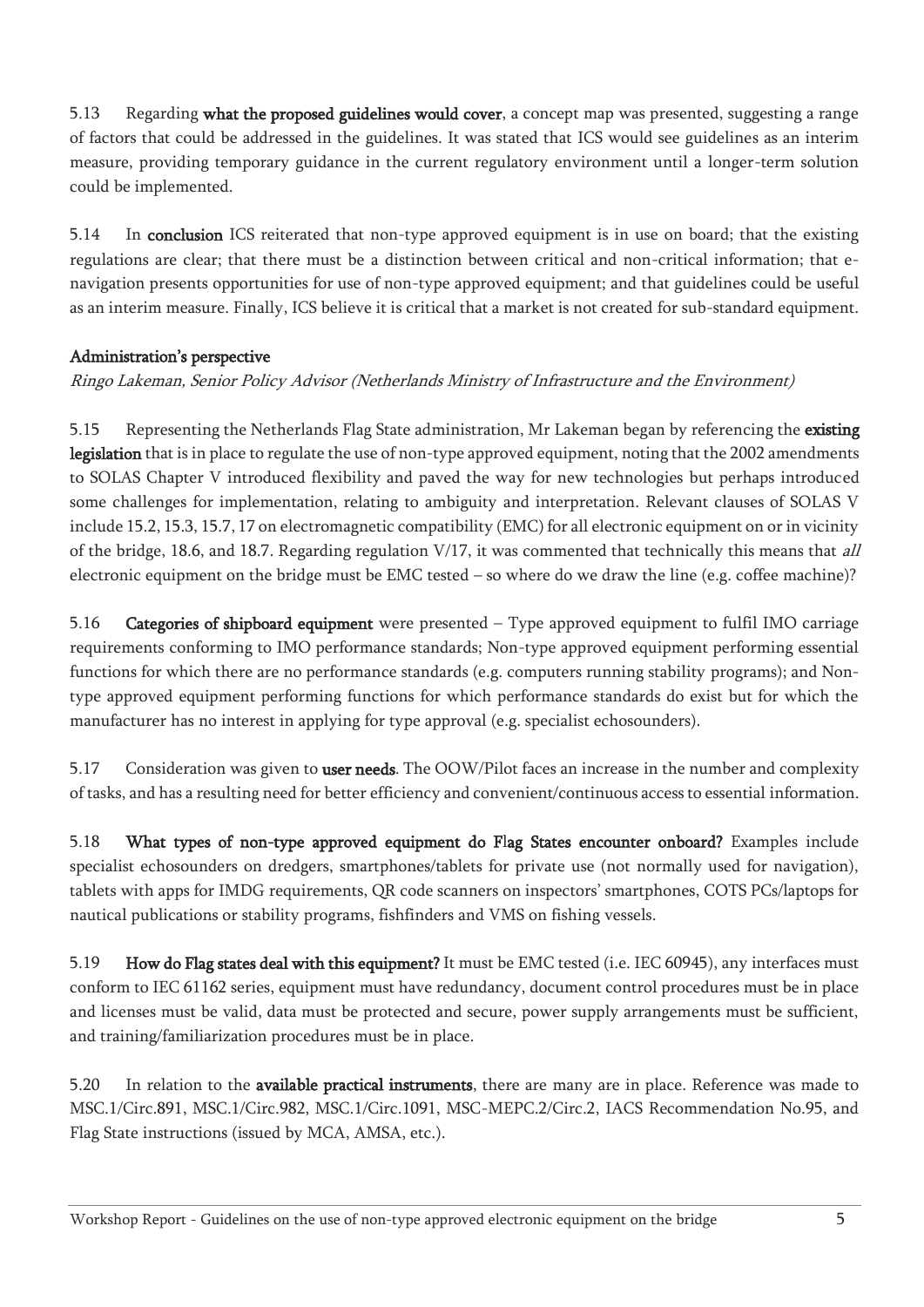5.21 Discussing current developments, e-navigation caters for the development of new technologies/solutions but will not introduce additional carriage requirements, resulting in an increase of non-type approved equipment in use on the navigation bridge controlled by internationally-agreed standards. Considering if this will become an enforcement issue, it was felt to be unlikely.

5.22 In concluding by looking at what is needed going forwards, a number of questions were posed. Is provision of essential navigation information and services duly covered by SOLAS Chapter V? Are information/services required for operational management covered by IMO/IACS/Flag State instruments? Do we need more harmonisation/clarification? It was suggested that there may well be gaps to be address through development of a guideline, and that a critical first step would be to perform a risk analysis. If it transpires that guidelines are required, this should be brought to IMO.

#### Insurer's perspective

Karl Lumbers, Independent Marine Adviser

5.23 This presentation was given by an expert in Protection & Indemnity (P&I) insurance, who noted up front that P&I insurers are aware that there is increased use of non-type approved portable hardware around the ship, including on the bridge. It was noted that tablets/smartphones are perfect for handling electronic information and checklists, and that an increasing number of apps are being made available for maritime use. Further it was reported that equipment failures onboard do cause insurance claims.

5.24 This was followed by an **overview of P&I insurance**, which is third-party liability insurance that does not cover damage to own property. The P&I industry is primarily mutual in nature and handled by clubs, owned by the shipowner and organised to support the shipowner. P&I has a comprehensive set of rules, with the basic principle being that owners of similar ethos/quality share their risks. P&I clubs rely on other bodies for technical standardisation. Information was given on how P&I policies are policed.

5.25 There are five main categories of P&I insurance claim – Collision, Property, Cargo, Personal injury, and Oil pollution. The majority of claims are caused by people rather than equipment. There are a number of factors influencing claims today, including rapid promotion of officers lacking experience, poor market conditions, higher levels of automation and system complexity, increased use of third party managers, etc.

5.26 P&I insurers expect information used onboard to be fully up to date and correct (including Port and Harbour information, Medical Advice, Weather warnings, VTS information, MSI, etc.) but there is a question as to who will be responsible if something happens and the information is found to be incorrect? Insurers have concerns about usability, reliability and fixability of information/systems, and there was an acknowledgment that P&I insurers may not know enough about the issues to be able to effectively reduce such concerns/risks.

5.27 Risk is of course a key concept in the insurance industry and can be expressed by the general formula "risk= frequency x consequence". Risk is assessed using a risk matrix that considers consequences, severity and likelihood. If it is determined that incidents arising from the use of non-type approved electronic equipment on the bridge is an identified risk, then insurers will need to start considering Responsibility and Accountability, looking at who is liable for something that happens as a result of, for example, failure of equipment or software. Determining responsibility and accountability for non-type approved equipment could prove difficult.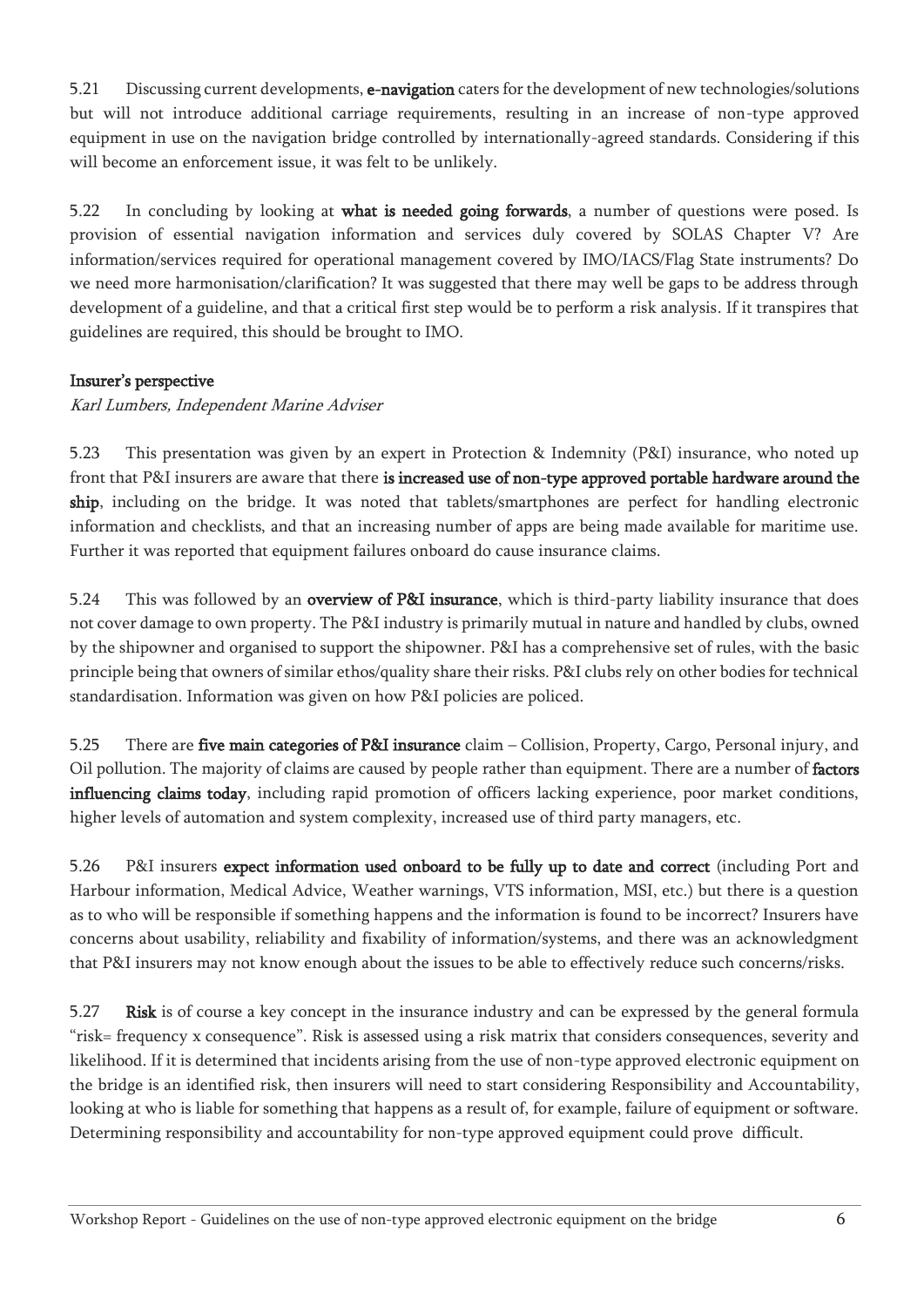5.28 With respect to the **development of guidelines**, this is probably a good idea, but caution was urged as there are already too many rules. It must be clear who the guidelines are aimed at, and what will be in them.

5.29 In conclusion, this matter may raise more questions than answers. Traditionally insurers are more reactive than proactive, with underwriters preferring factual records to anecdotal accounts. It is impossible to consider all factors when assessing premiums. Underwriters will always want to clearly identify the risk before committing – so what are the facts?

### <span id="page-6-0"></span>6. Part Two - Panel discussion

6.1 For this session, which began at 11:00, the four speakers from Part One formed a panel under the moderation of the workshop Chairman, for further discussion of the matters under consideration at the workshop. Comments and questions were taken from the floor, either addressed to a specific member of the panel or to the panel as a whole.

6.2 This section of the report provides a summary of the main threads of the panel discussion.



Fig 1: (From left-to-right) Dr Thomas Allan, Mr Ringo Lakeman, Mr Karl Lumbers, Mr John Murray, Mr Anders Rydlinger.

#### Differentiating types of systems and information

6.3 In noting that some of the presentations had explored the difference between critical systems/information and non-critical systems/information, it was observed that the practice of differentiating types of systems and information is common in other industries, such as aviation, and that systems/information may be categorised (for example, as "critical", "essential", and "casual"), where the category of system dictates the requirements that apply to it. It was suggested that such differentiation could be useful in the maritime industry and could help with the matter of use of non-type approved equipment. It was suggested that if guidelines were to be developed on use of non-type approved equipment, introducing differentiation of systems and information to those guidelines might be useful.

6.4 It was remarked that differentiating different types of information is difficult in practice, particularly with the introduction of e-navigation which erodes the "firewalls" that have traditionally been in place to separate the different types of information provided on the ship. The representative of the International Chamber of Shipping (ICS) reiterated the point made in his presentation, that the guidelines could help being clarity here, but should be seen as an interim solution only.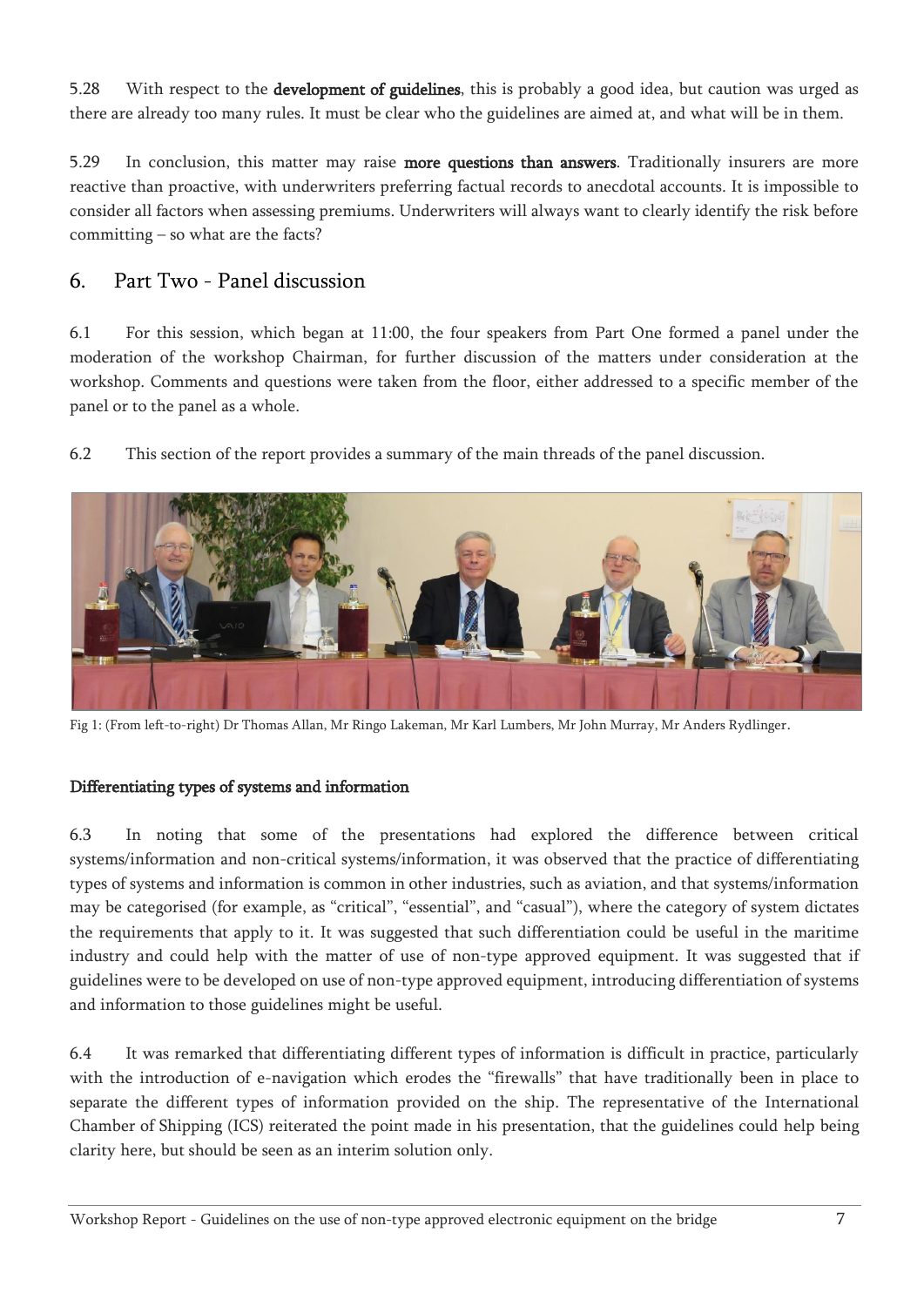6.5 Regarding ECDIS, an opinion was stated that it is now overloaded with functionality making it complex to use for the operator, and that we could move away from this situation by moving some of the non-critical information into other systems, unburdening the ECDIS; however, this would require "smart" integration and would need to be thought through properly. This concept was supported with reference to IMO carriage requirements, which state minimum requirements only and do not prevent a ship having additional equipment in place if it helps the crew to perform tasks in a better way, but of course this should not result in less-regulated systems being used for mission-critical purposes.

6.6 It was remarked that in the context of system differentiation, we need to consider the less critical systems that may have an effect on critical systems, and the example was given of the possible interference to electronic bridge systems caused by LED lights (a matter recently raised by France at ITU and IMO), which also calls the existing Electromagnetic Compatibility (EMC) requirements into question.

### General use of non-type approved electronic equipment onboard

6.7 There was some discussion on the types of non-approved equipment used on board, with many comments supporting the fact that smartphones and tablets are widely used on bridges, as well as unofficial electronic charts, systems like the Portable Pilot Unit (PPU), and Dynamic Under Keel Clearance (DUKC) solutions. There was general agreement that such systems and information can be very useful to the navigator.

6.8 Concern was expressed by some over PPU usage, where decision-making navigation information is provided through a non-type approved system. In response, the Secretary-General of the International Maritime Pilots' Association (IMPA) made a statement on use of PPUs by pilots, explaining that their members like to use PPUs during pilotage because of their concerns about the quality of the data provided onboard and because PPUs are a very useful tool for the pilot; explaining further that IMPA are aware of the unregulated status of PPUs, and that they have previously authored guidelines on the design and use of PPUs with the technical input of CIRM; and finally stating IMPA's concern that having an IMO performance standard for PPUs would be to the detriment of their value as a port-specific tool providing unique data.

6.9 Regarding the use of portable phones on the bridge, it was asked if there is a potential interference risk. The ICS representative responded to this point explaining that an ICS Bridge Procedures Guide had recently been published, which includes guidance for the use of phones on ships, which does help the situation.

### Testing of such equipment

6.10 There was a comment from the floor stating that in reality it is difficult to make the distinction between different types of equipment and testing requirements, because IMO already distinguishes between mandatory and non-mandatory equipment through its carriage requirements, and our industry already has the IEC 60945 general requirements testing standard that applies to all electronic equipment used on the bridge.

6.11 It was further remarked that IEC 60945 has two main purposes – firstly, it ensures that the equipment's own functionality will work properly, and secondly, it ensures that the equipment does not detrimentally disturb the functionality of other equipment in the same environment. It was asked if there would be value in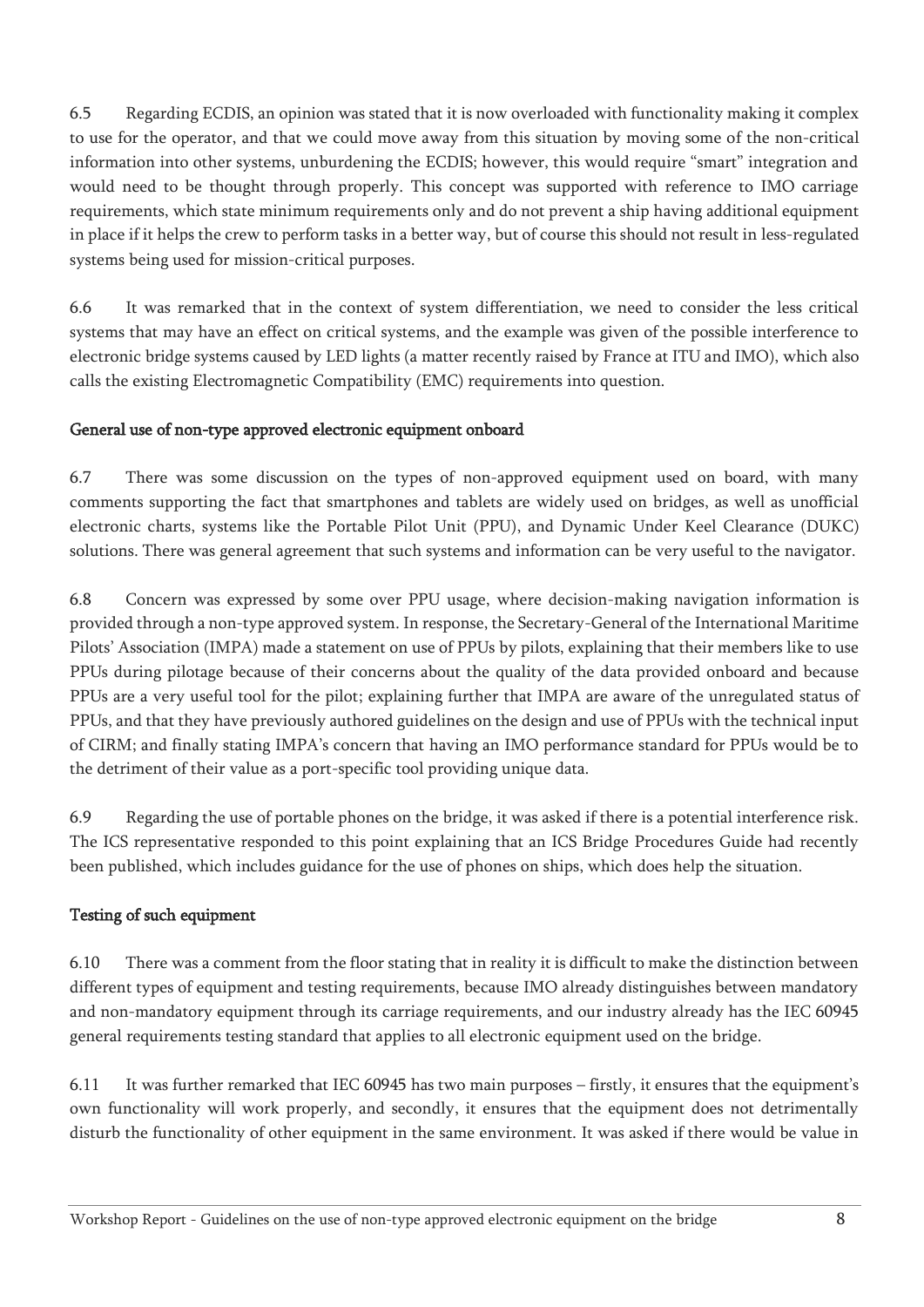only applying part of the requirements of IEC 60945 to additional equipment used on the bridge – i.e. to ensure that it does not interfere with other equipment.

6.12 In response, it was suggested that a new standard could be developed as a lighter-weight alternative to IEC 60945 which would present interference requirements for additional equipment used on the bridge; or that the proposed guidelines could include a section identifying which of the IEC 60945 requirements apply to nontype approved equipment.

6.13 In response to these suggestions there was broad agreement that testing equipment to the full requirements of IEC 60945 is expensive and that explains why there is a lot of equipment on board not tested at all; and that if there was a less expensive alternative to the full IEC 60945, then it might be used more. It was agreed that as long as equipment – such as an iPad – does not disturb the functionality of other bridge systems, then it should be fine to use.

6.14 It was observed that there are a significant number of different EMC standards in force all having different requirements. The example of searchlights was given, which have different standards and criteria applying, all of which are less stringent than IEC 60945, meaning that these lights can potentially cause interference with bridge equipment. It was stated that the core problem here is that there is no universal rule for application of standards.

6.15 The representative from the International Association of Classification Societies (IACS) explained that this area is difficult to police, as Class sees ships at port, not at sea where these sorts of issues might arise; further noting that many of the items under discussion will need to comply with the EU EMC Directive, meaning that parts of the IEC 60945 standard would be met anyway.

### Testing of portable electronic devices in the aviation industry

6.16 Further reference was made to the aviation industry, where iOS, Android, and Microsoft devices have been approved to not interfere with the flight deck equipment on an aircraft. It was stated that surely this provides assurance that such equipment does not interfere with critical systems – and it was asked why we need to re-type approve for marine, instead of just accepting the findings of the aviation industry?

6.17 In further discussion of the aviation industry it was reported that aircraft pilots are permitted to install their own personal apps on iPads also used during navigation because the critical software and data on the iPad is encrypted and secured against interference.

6.18 A key outcome of this discussion was that tablets and smartphones used in an aircraft cockpit are type approved to operate safely in that environment.

### User awareness and information quality

6.19 It was suggested that as the sort of non-type approved equipment under discussion is made for the consumer market, it is not practical to try and regulate it for the marine market, but that there is a need to raise awareness amongst users of this equipment so that they understand how it can be used. In the following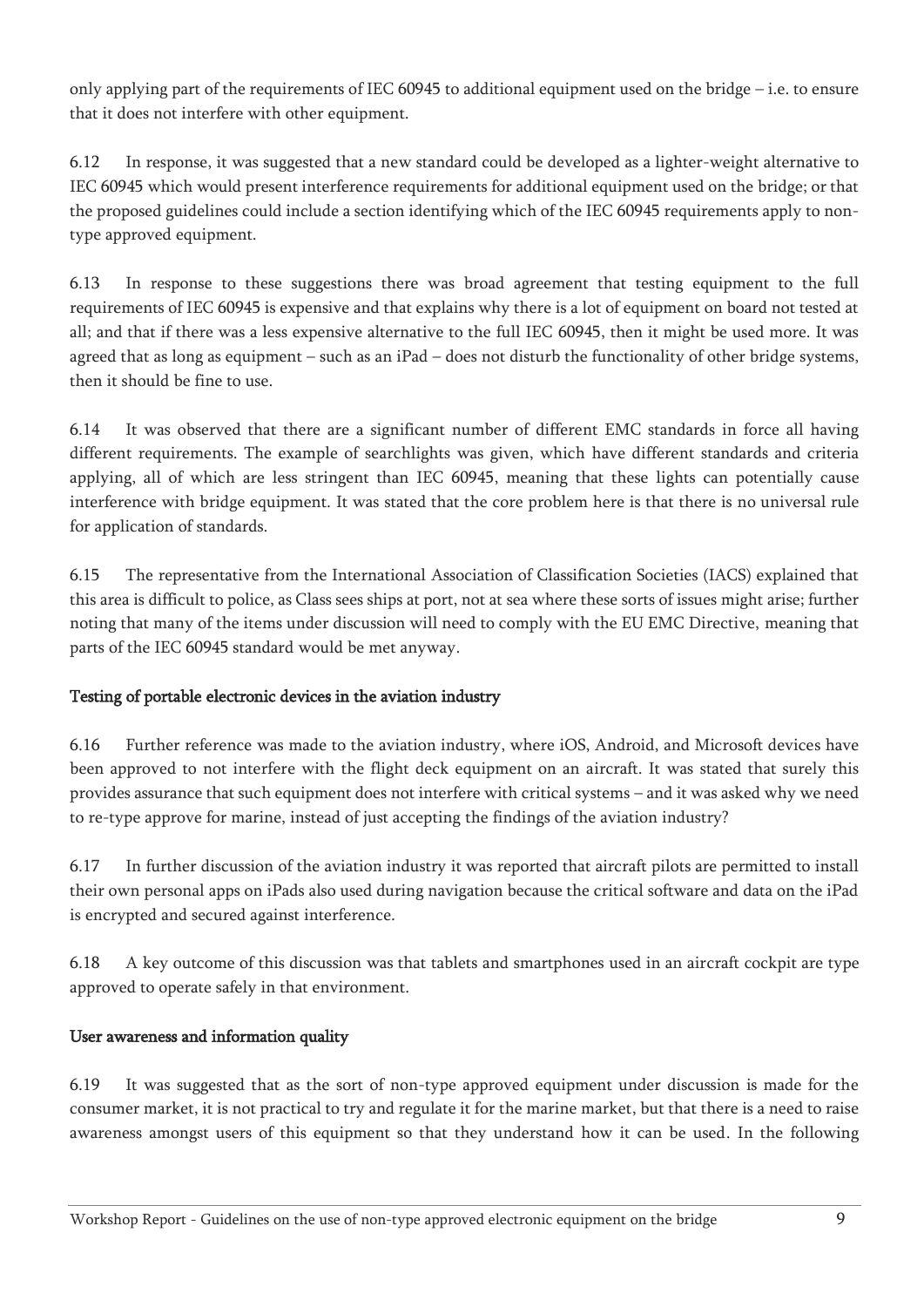discussion it was agreed that this could be achieved through risk assessment, looking at the risks of using such non-type approved equipment and the information it provides during navigation.

6.20 This discussion prompted a question from the floor, and it was asked what happens if a Master uses iPadderived information to navigate the ship? The representative from the Flag State administration suggested that it would require investigation, but that ultimately it comes back to the awareness of the user of the device – the Master must make himself aware of the consequences of using such equipment, and this should be part of any risk analysis.

6.21 The representative from IACS explained that they have experience with non-type approved equipment being used for navigation, and that when IACS pointed out that the equipment was not approved, the response was not to replace the equipment, but to enquire how the equipment could be approved; the point being that if ships are using this equipment, they are doing so for a reason, and we should allow them to know how they might use it.

6.22 An opinion was expressed that because a navigator should use all means available, this suggests that the navigator has an obligation to use information coming from all of the equipment on board, regardless of its type approval status. However, the representative from ICS advised against this interpretation because it implies that a navigator could be at fault if they did not use non-type approved equipment available on board, and this could be seen as another stick with which to beat the shipowner/crew.

6.23 There was some further discussion on data and information quality. It was remarked that problems can arise when smaller companies develop "nice-to-have" equipment/tools without having the associated quality management procedures in place; but that the introduction of the S-100 data exchange framework through enavigation will ensure that harmonised quality data is provided to ships as an additional source of information for decision making.

6.24 There was general agreement that the ultimate aim is to increase a ship's situational awareness through provision of quality information from all relevant sources; that the navigator must understand where the information comes from, including which information is essential and which is not; and that a risk assessment could be a useful tool for raising the awareness amongst users of non-approved equipment. The proposed guidelines could cover these aspects.

### Other areas of discussion

6.25 Regarding training, it was agreed that ships' crews already face a huge training burden and that any guidelines should not add to this. It was further agreed that "education" is more fundamental than "training" – understanding what a system does for you, not just how to use it; and that this ties in to raising awareness amongst users. It was also agreed that de-skilling is a real issue in an era of technological innovation.

6.26 It was remarked by one manufacturer that there cannot be any reduction in the level of the current type approval regime because some small companies cannot afford it, and that instead we should maintain the current level of safety whilst adding guidelines to bring clarity regarding the use of non-type approved equipment.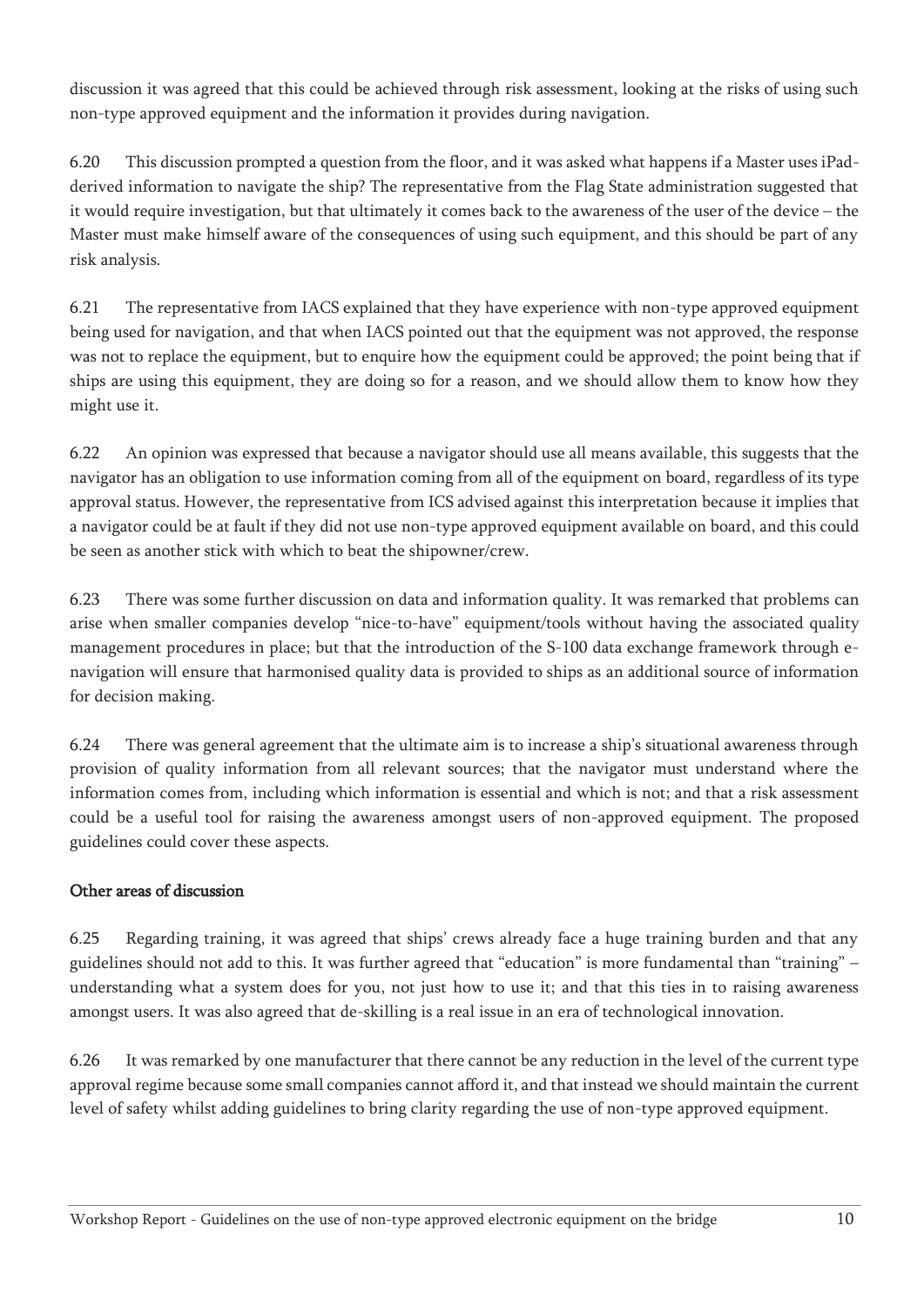6.27 It was noted that the proposed guidelines would take years to develop and would be in force for a certain number of years, but all the while technology is developing and changing – so how do we future proof the guidelines? In response it was suggested that the guidelines should be generic and not prescriptive, and that they could be goal-based. However, some scepticism was expressed on behalf of manufacturers over the practicality of meeting goal-based requirements when they have a lack of detail.

6.28 It was also stated that at times the discussion had focused too much on safety – there are already robust information and systems in place supporting the safety of navigation; what we are talking about is supplementary information coming from non-type approved systems that will address other needs on the bridge (for example, better performance, automated reporting, etc.) We should consider how these sorts of systems and information can safely interface with the type approved systems.

#### Close of panel discussion

6.29 The session was closed by the Chair at 12:30.

### <span id="page-10-0"></span>7. Conclusions

The following section is a compilation of the agreements reached during the workshop, compiled by the workshop chairman and secretary.

#### 7.1 Areas of agreement

- Non-type approved electronic equipment is widely used on board ships' bridges today, and includes tablets, smartphones, PPUs, and Commercial Off-the-Shelf (COTS) computers;
- Such equipment will continue to be used and can be of considerable value but it must be controlled;
- There are requirements and instruments in place governing use of non-type approved equipment, including SOLAS regulations, Class recommendations, and Flag State instructions;
- There are however gaps in the current requirements and a lack of clarity in interpretation;
- There appears to be a lack of awareness amongst users about the different sorts of equipment on board and its associated data, and how/if such data can be used in decision making;
- There is a difference between critical safety-related information and other non-critical supplementary information, and possibly a need to differentiate different types of equipment (e.g. critical or non-critical / mandatory or non-mandatory, etc.);
- It is essential that additional non-type approved electronic equipment does not interfere with other bridge systems;
- E-navigation will have an impact in this area, as it involves increasing system integration and presents the possibility for much more information to be delivered to the user through additional equipment;
- Lessons could be learned from the aviation industry, where peripheral electronic devices are widely used by navigators;